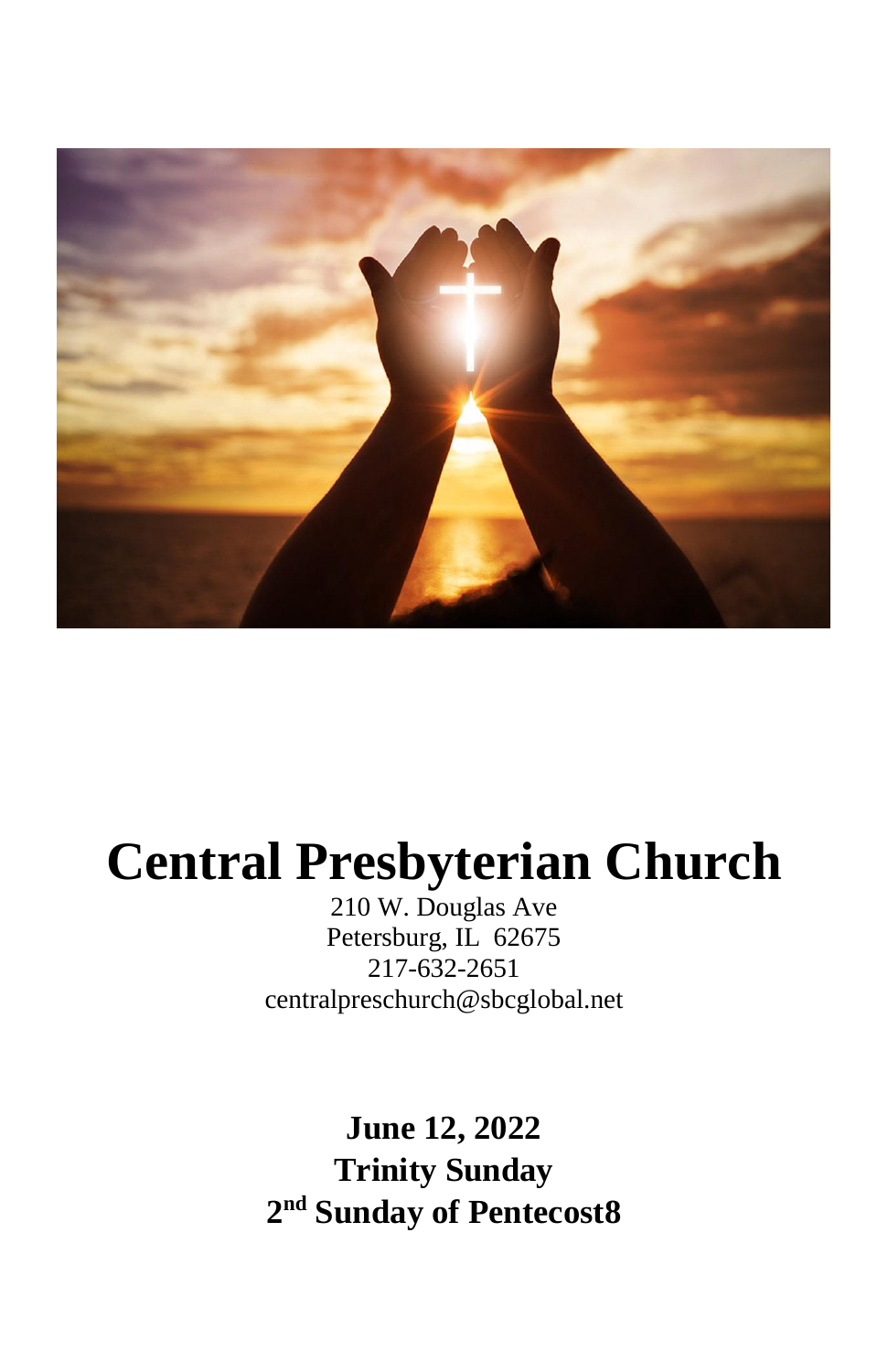#### **Welcome Announcements**

*Please take a quiet moment to prepare your heart for worship.*

#### Prelude "*Matins"* Smith

#### **GATHERING AROUND THE WORD**

## **\*Call to Worship**

- L: Blessed is the one whose sins are forgiven, whose sin is covered.
- **P: Blessed is the one against whom the Lord counts no iniquity, and in whose spirit is no deceit.**
- L: You are a hiding place for me, you preserve me from trouble.
- **P: You surround me with shouts of deliverance.**

**Special Worship** "*Heaven Came Down*" Ladies Ensemble

## **Call to Confession**

# **Prayer of Confession**

**God of Creation, Jesus Redeemer, Holy Spirit who guides and sustains us, hear our prayers this day. We know the many ways in which we have failed to do the tasks which you have set before us. We have often chosen our comfort over service to you. Our fears and doubts lay claim to our lives and we shrink from the opportunities you give to us. Forgive us for the many failings. Lift and restore us to your grace. Put our feet on the pathways of service, offering justice and peace to all people. Heal us, O Gracious One, for we ask this in the name of Jesus the Christ. Amen.**

Time of silence for personal reflection.

#### **Assurance of Pardon**

# **The Peace**

- L: Peace be with you.
- **P: And also with you.**

**\*Gloria Patri** *"Glory Be to the Father"* **PH #579**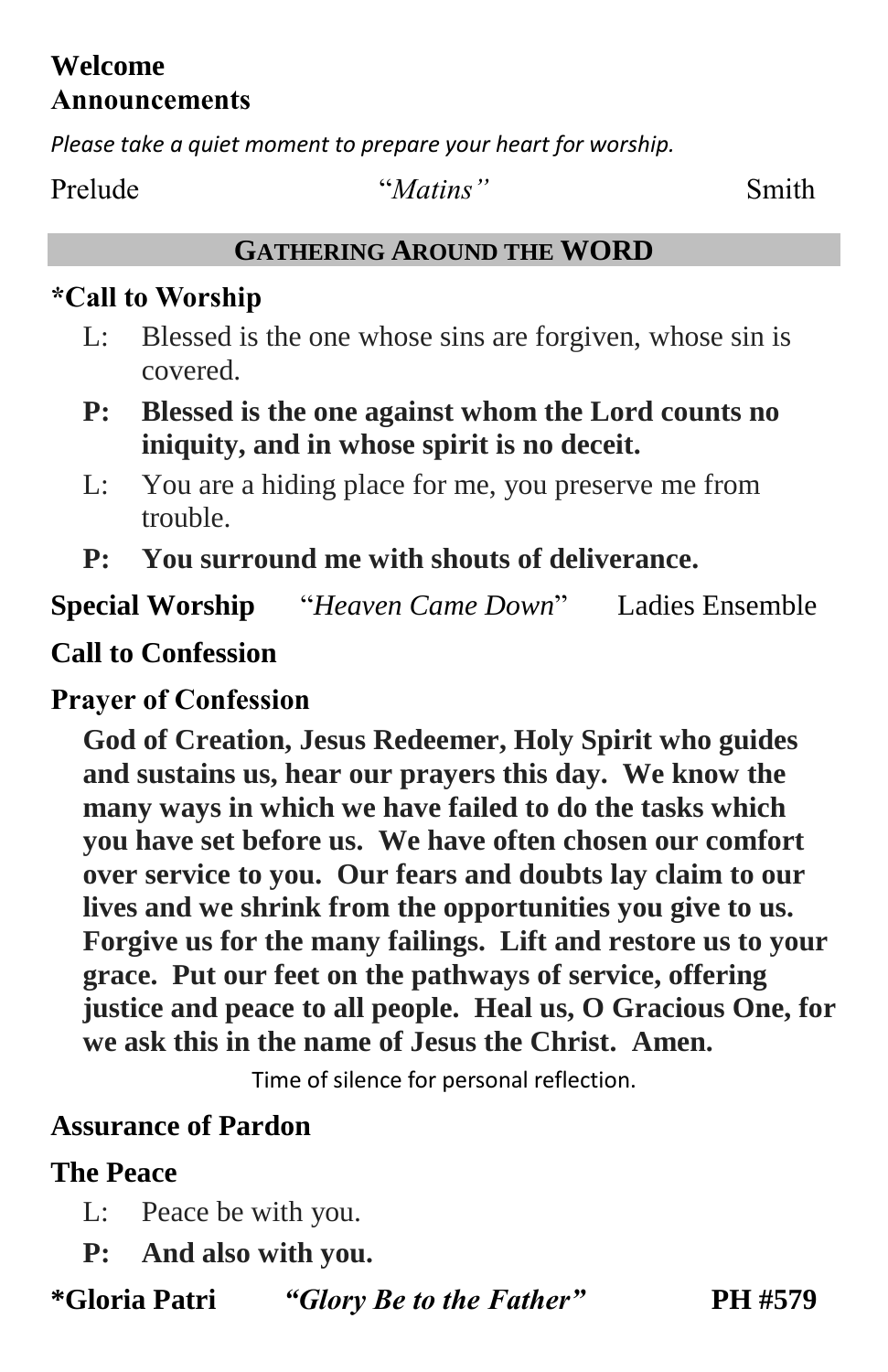#### **PROCLAIMING THE WORD**

Prayer for Illumination

Time with Young Disciples Robert Lackie Old Testament Reading 2 Samuel 11:26-12:10, 13-15 New Testament Reading Galatians 2:15-21 Gospel Reading Luke 7:36-8:3 Sermon *"Portraits of Prayer"* Robert Lackie

#### **RESPONDING TO THE WORD**

#### **\*Affirmation of Faith**

**Worthy are you to take the scroll and to open its seals, for you were slain, and by your blood you ransomed people for God from every tribe and language and people and nation, and you have made them a kingdom and priests to our God, and they shall reign on the earth. Worthy is the lamb who was slain, to receive power and wealth and wisdom and might and honor and glory and blessing! To him who sits on the throne and to the lamb be blessing and honor and glory and might forever and ever!**

**\*Hymn "***O for a Thousand Tongues to Sing***" PH #466**

# **Prayers of the People**

As prayers are offered:

L: God of Mercy,

**P: hear our prayer.**

**Pastoral Prayer and The Lord's Prayer** 

# **Offering**

**Offertory** "*Sweet Hour of Prayer*" Hegarty

**\*Doxology PH #591**

| <b>BEARING AND FOLLOWING THE WORD</b> |
|---------------------------------------|
| <b>INTO THE WORLD</b>                 |

**\*Hymn "***Holy, Holy, Holy!***" PH #138**